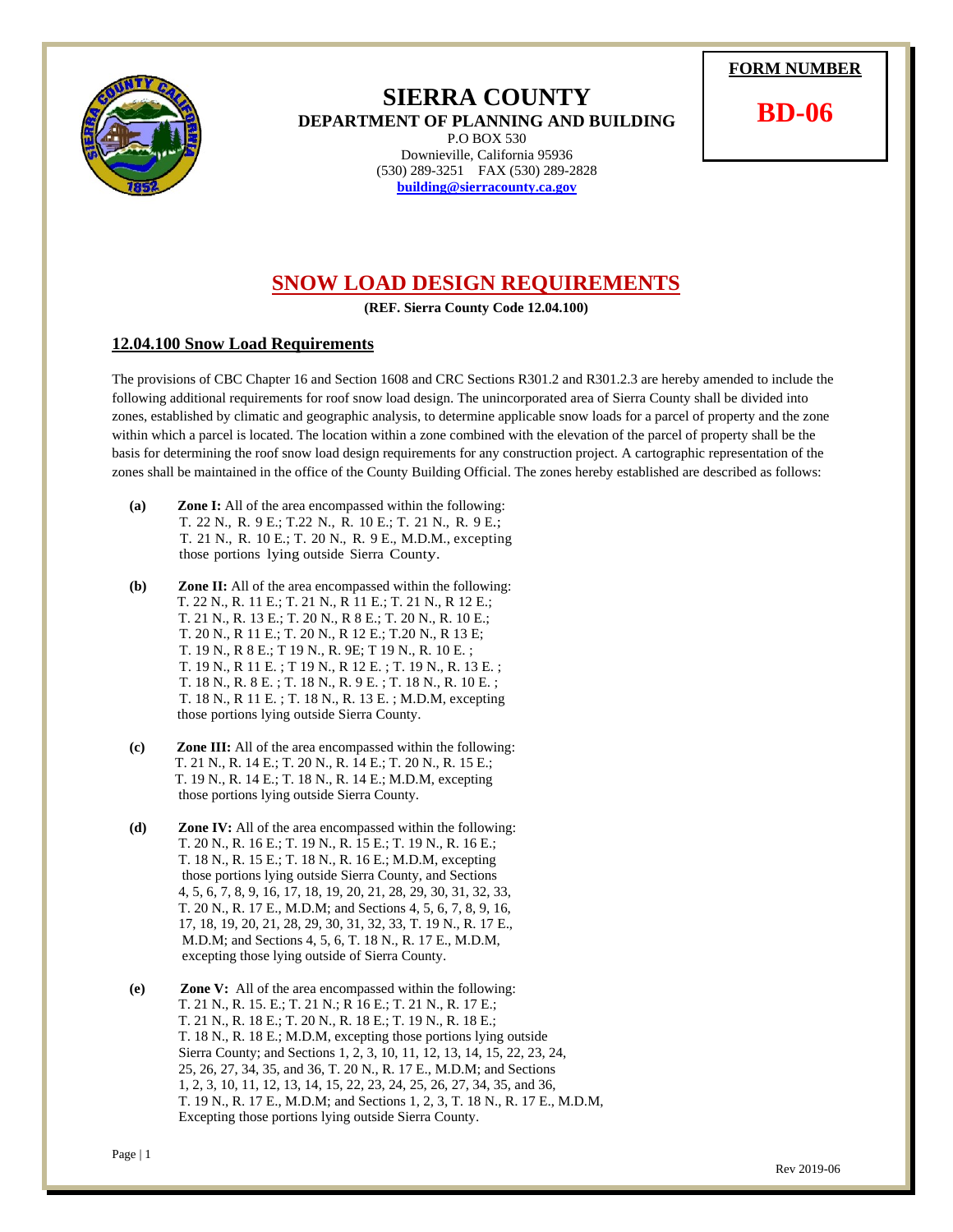The following design criteria are hereby adopted for roof snow loads within the unincorporated areas of Sierra County:

- **The roof snow loads are the snow loads on "flat roofs"** (**NOT ground snow loads**). If desired or required by your engineering software, use ASCE equation 7-1  $P_f = 0.7 C_e C_t I P_g$  to determine the ground snow load, where the Pf Listed above is based on an exposure factor  $C_e = 0.9$ , thermal factor  $C_t = 1.1$ , and importance factor I= 1.0 per ASCE Standard 7-05. The flat roof snow load for each site should have these factors adjusted as appropriate.
- Snow loads may be reduced for sloped roofs in accordance with ASCE Standard 7-05, Section 7.4 providing a minimum of 8 feet of vertical eave height is provided for each 100 pounds of snow load. This minimum eave height is measured from the eave down to either grade or the first obstruction, such as a deck etc., and must be maintained for a minimum distance of 10 feet out from the eave. In areas with snow loads in excess of 100 lbs which do not have a 16 foot or greater eave height, the allowable slope reduction can be pro-rated (i.e. snow loads greater than 100 lb s., eave height of 9 feet; 9/16 of allowable reduction can be taken).
- Snow reduction for sloped roofs shall not be used for structural members affected by valleys, dormers, slope changes, chimney chases or other areas where the snow may be restricted from sliding.
- No roof material shall be considered "slippery" for the purposes of snow reduction for sloped roofs per ASCE Standard 7-05, Section 7.4.
- Uncovered decks, and all similar structures, may be designed for the flat roof snow load as provided herein. Covered, but not fully enclosed decks and all similar structures shall be designed for floor loads from CBC Table 1607.1 or 50% of the flat roof snow load, whichever is greater.
- Roof design snow load may be reduced up to 80% for use in seismic calculations per CBC Section 1605.3.1.
- Conventional light-frame construction is **NOT PERMITTED** in Sierra County per CBC Section 2308.2 (3.3.).
- The provisions of CBC Sections 1507.2.8.2, 1507.5.4, 1507.6.4, 1507.7.4, 1507.8.4, 1507.9.4 and CRC Sections R905.2.7.1, R905.4.3.1, R905.5.3.1, R905.6.3.1, R905.7.3.1 and R905.8.3.1 are hereby amended to require additional design and construction requirements for ice barriers. In areas where there has been a history of ice forming along the eaves causing a backup of water as designated CRC Table R301.2(1) (or below the 6200 foot elevation level), an ice barrier that consists of at least two layers of underlayment cemented together or a self adhering polymer modified bitumen sheet shall be used in place of normal underlayment and extend from the lowest edges of all roof surfaces to a point at least 24 inches inside the interior wall line of the building. For areas above the 6200 feet elevation level, a selfadhering polymer modified bitumen sheet shall be used in place of normal underlayment and extend from the lowest edges of all roof surfaces to a point at least 72 inches inside the interior wall line of the building.
- A cricket or saddle-type diverter shall be installed on the ridge side of any chimney, flue or vent that is adjacent to, or penetrates the roof. Crickets or saddle coverings shall be a minimum 24 gauge sheet metal or the same material as the roof covering. Plumbing vents through the barge rafter shall be approved by the building official prior to installation, provided adequate clearances are maintained from windows, vents, combustion air and exhaust.

(Ord. 1037, eff. 2/2/2012; prior 773, 571)